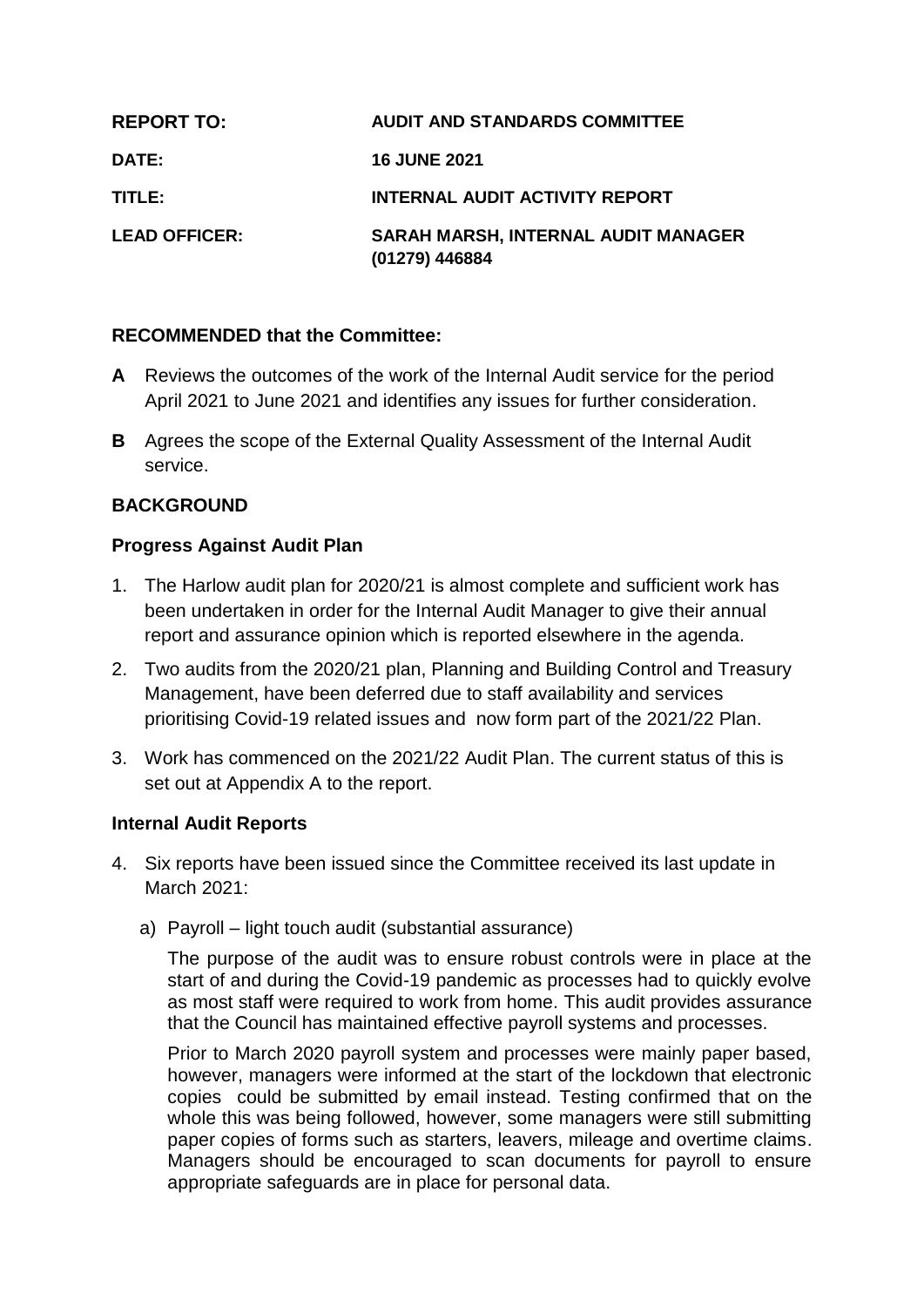This has been a busy time for the HR/Payroll team as the implementation of the new HR/Payroll system (iTrent) commenced during the pandemic. The payroll module was successfully implemented in time for December 2020 salary payments. This has presented additional pressures for the team, running two parallel payroll systems, working with the project consultant to build and test the new system, as well as adjusting to the new ways of working prompted by Covid-19. The issues raised in this audit will be addressed once the new system (iTrent) is fully implemented as paper based processes will be automated.

As of March 2021, payroll reconciliations from the payroll system (CHRIS21) to the general ledger (Agresso) are complete for the period April to November 2020 and documentation has been retained by accountancy and payroll. The HR/Payroll system project team is working to resolve the minor technical issues which affected the completion of reconciliations since December.

b) Capital Projects Programme (moderate assurance)

The non-housing capital programme 2020/21 was formally approved by Cabinet on 23 January 2020 and testing verified there is an effective framework to monitor financial performance with oversight by budget holders, finance, the Senior Management Board and Cabinet. There is, however, scope to enhance the non-financial monitoring framework which could be achieved through a formally constituted officer group with a remit to consider benefit realisation, value for money, project risks, and also to establish a formal review of project performance on completion.

Control can also be strengthened with procedure notes setting out the specific arrangements for when a business case is and is not required to support a capital project, and who authorised that decision.

The procedures also need to define the process for approval of all capital projects including how this is captured and recorded at officer level in a single reference document. It was not possible to confirm, without a single record, the date and approval of all projects, for consideration by Cabinet. This is the officer approval to add a project to the planned capital programme for subsequent Cabinet approval of the overall programme.

An officer working group chaired by the Head of Finance has been meeting to move the recommendations forward.

c) Provision of IT Services to Harlow Trading Services (HTS) (moderate assurance)

A signed contract is in place between HTS and the Council and clearly defines HTS's requirements for provision of ICT Services. Audit testing verified that HTS is billed monthly at  $1/12<sup>th</sup>$  of the annual contract fee for provision of the ICT services in accordance with the contract. Internal Audit were informed there has never been any deviation from the standard monthly fee.

Review of the contract and Service Level Agreement (SLA) revealed that, performance measures and specific KPIs (key performance indicators) which would help to monitor and assess contract performance are absent. There is no provision for penalties for under performance and with no mechanism for recording these, they will likely go unreported. Contract meetings between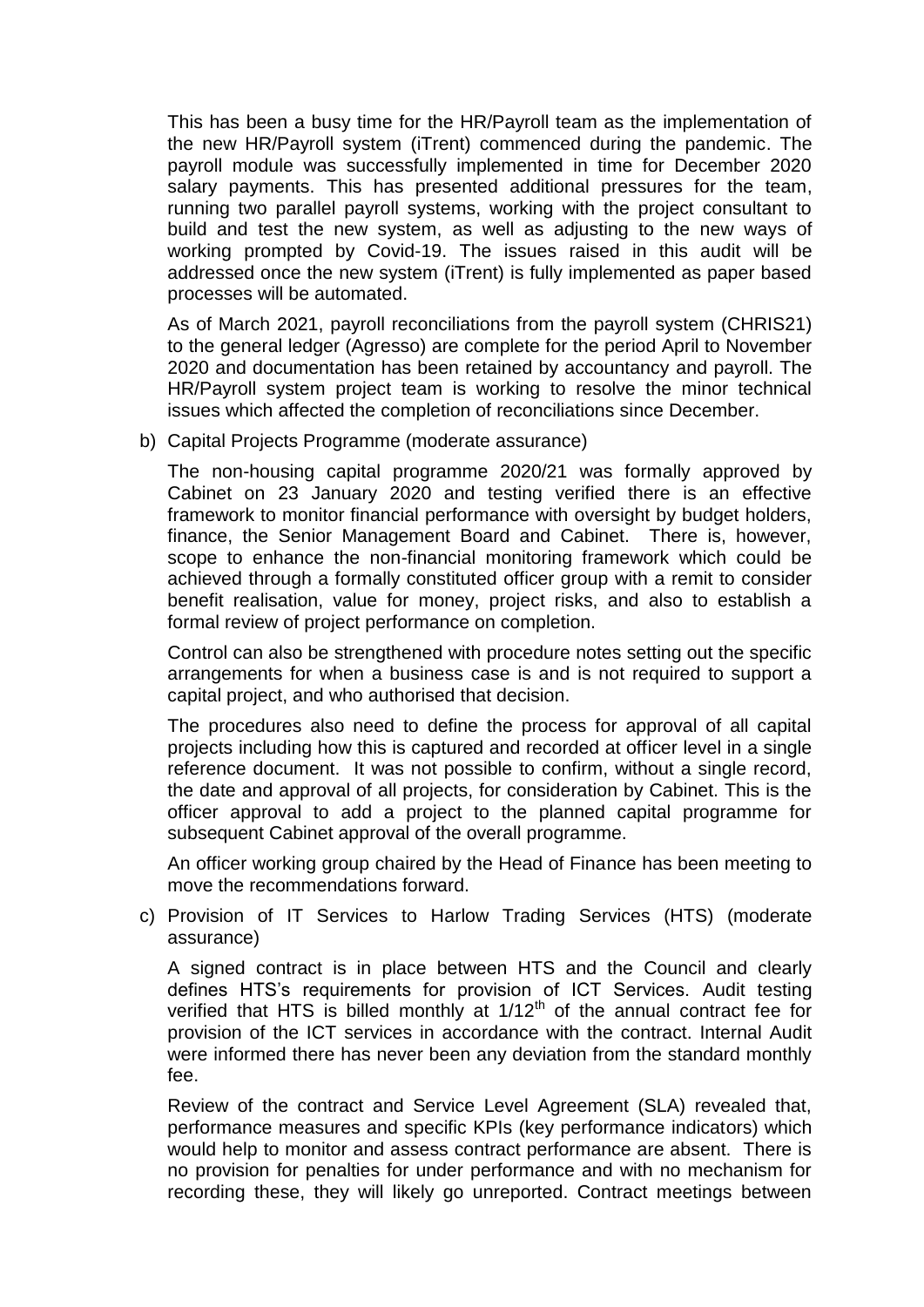HTS and ICT are less formal than might be expected. Whilst said to be regular, monthly prior to the Covid-19 Pandemic, meetings between the Council and HTS are not formalised, and issues discussed are not documented. The Coronavirus Pandemic has impacted on the nature of meetings and discussions and their formality and this has been noted by the audit.

The Council's Senior ICT Manager does not recollect any additional chargeable work taking place (e.g. out of hours support). The risk exists that such work is being absorbed by ICT and an opportunity to recover this cost is being missed.

ICT has implemented Disaster Recovery plans and procedures for HTS although these are yet to be adequately tested. Firewall hardware has been deployed to protect the network infrastructure, however, it has yet to be subject to external penetration testing.

d) IT Disaster Recovery (moderate assurance)

Whilst Disaster Recovery plans were confirmed to be in place, they had not been reviewed or updated since January 2018. No full recovery test has yet been undertaken to confirm that adequacy of fallback arrangements, although some departmental ones have taken place. The risk exists that without regular and thorough testing, the Council could experience significant and unnecessary downtime in the event of a live invocation.

Internal Audit testing also highlighted the absence of documented technical recovery procedures. Technical recovery procedures are essential to guide ICT support personnel on the process to rebuild key Council systems, particularly if the member of staff that normally deals with this area is not available and someone else has to pick up the activity.

There is a need to regularly review swipe card access to the ICT server room housing all live system hardware. Unauthorised or malicious access to server hardware could lead to reputational damage through the loss or theft of sensitive customer data.

It should be noted that ICT had undertaken extensive work to set up a fallback data centre. In addition, live and Disaster Recovery servers were configured to ensure data was replicated across the two data centres. All servers were physically secure and subject to regular data backup. This development work has taken place since the last audit review which took place in June 2017 and represents a clear improvement to the overall DR picture.

In addition, testing confirmed that ICT servers were protected by environmental hardware including air conditioning to control room temperature, Uninterruptible Power Supply (UPS) to maintain power supplies, and a fire suppression system. However, no evidence was available to confirm that all environmental hardware was subject to regular test and servicing. Without regular servicing, ICT servers may become vulnerable to power outages, power surges or substantial increases in server room temperature.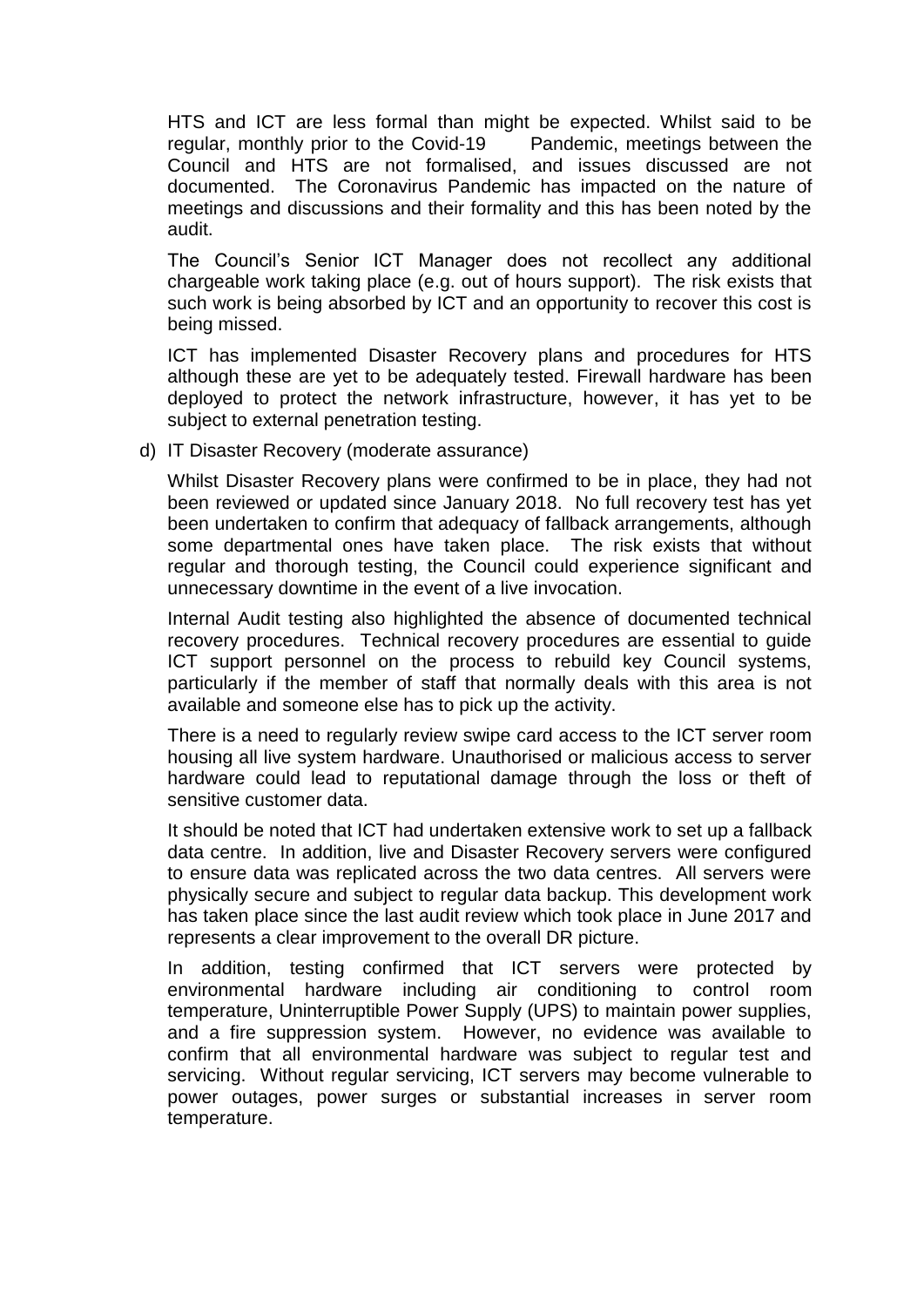e) Accounts Payable (moderate assurance)

The purpose of this audit was to ensure robust controls were in place for Accounts Payable at the start of and during the Covid-19 pandemic as processes had to quickly evolve as most staff were required to work from home.

This audit confirms that since March 2020, changes made to Accounts Payable systems and processes in response to Covid-19 are working well in practice and are in the best interests of the Council.

Prior to March 2020, Accounts Payable system and processes were mainly paper based, however, managers and officers were informed at the start of the March 2020 lockdown that invoices will be processed electronically instead. This replaced the need for officers to pass their invoices to the Accounts Payable team for processing. Invoice documentation is retained in a shared central repository so easily accessible to the Accounts Payable team even when working remotely. The main challenges were resolved when officers were provided with ICT equipment to enable them to work remotely.

However, audit testing of invoice payments during the period February 2020 to October 2020 has identified areas of poor practice as purchase orders are not always raised in advance of receiving the goods/services meaning the financial/accounting records have not been updated even though the Council is committed to make the purchase. Furthermore, delays to processing of invoices for payment has resulted in the Key Performance Indicator (KPI) target for payment of invoices within 30 days of the invoice date to be missed during 2020/21. Internal Audit are undertaking a survey of officers involved in raising purchase orders and processing invoices for payment on behalf of the Accounts Payable team to help identify the root cause of the issues highlighted during this audit.

f) Former tenant arrears (follow up audit)

A follow up audit of former tenant arrears was undertaken to review the implementation of the recommendations made in the previous Internal Audit report issued in April 2020 which was given limited assurance.

Progress has been made to implement the recommendations since the previous audit. The void property list is reviewed regularly, therefore, that high priority recommendation has been implemented. The other high priority recommendation made relates to the review of aged debts and this is in progress, being a larger piece of work. Priority is given to the recovery of current rent arrears so there is limited resource for the review of former tenant debts and still needs to be addressed. A sample review of former tenant accounts highlighted that new former tenant arrears are not always actively monitored once initial correspondence has been sent; this reduces the opportunity to maximise debt recovery. Debt recovery processes need strengthening to ensure former tenant arrears are actively monitored from the end of the tenancy with regular communication with the former tenant. Aged debtor reports should be used to ensure the most recent terminations are targeted as this increases the likelihood of recovery.

Write offs are being actioned and former tenant debt is reviewed regularly, approximately £677k of former tenant debt has been written off since April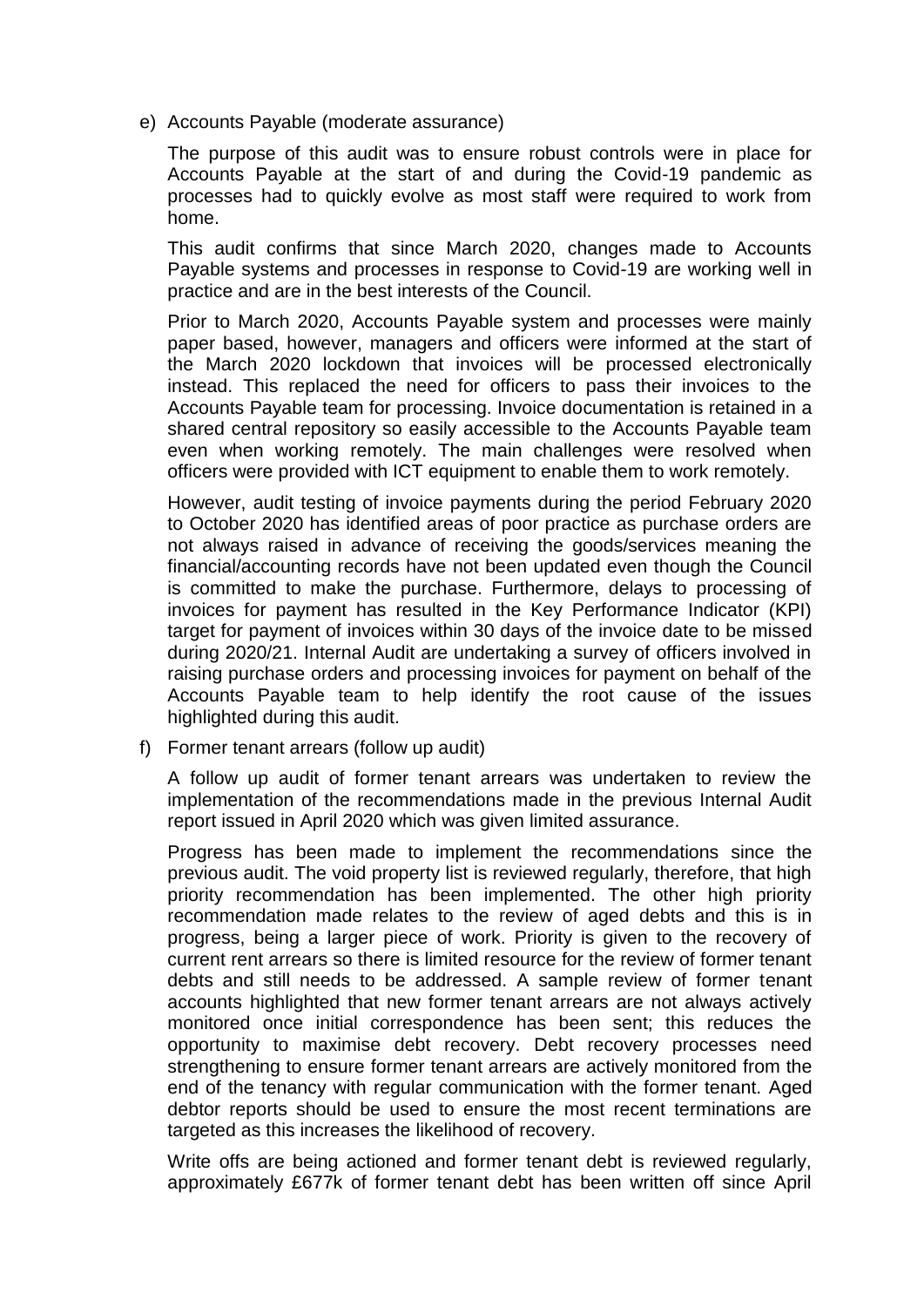2020. As at 01 April 2021, former tenant debt is around £878k, the majority of the outstanding debts being more than three years old.

### **Ongoing Internal Audit Work**

- 5. A number of assignments in the Audit Plan are intended to provide advice and guidance to the Council throughout the year on current issues. As these assignments will not normally result in a single, traditional audit report Internal Audit will summarise its output here for Councillors' information:
	- a) Conducting an audit of a sample of Small Business (SB) & Retail, Hospitality & Leisure Grants (RHLG) and Local Discretionary Grants cases to provide assurance to the Government Department for Business, Energy and Industrial Strategy (BEIS).
	- b) Provided advice and support to the Council's Data Protection Officer regarding information governance policies and processes including the register of processing activities (ROPA) and data retention and disposals. Internal Audit are reviewing the current Freedom of Information and Environmental Information Regulations processes and associated policies to ensure a more efficient and joined up framework across the Council.
	- c) Facilitating the setup of a new officer led working group (chaired by the Head of Governance) which aims to drive forward the information governance agenda across all services in the Council. The group aims as per its Terms of Reference are:
		- i) Communicate and champion the information governance agenda, especially around data retention and disposals
		- ii) Monitor departmental RoPAs (Register of Processing Activities), privacy notices, data breaches
		- iii) Ensure the security and authorisation of information and data held
		- iv) Promote good Information Governance practices and policies
		- v) Ensure that colleagues understand and are equipped to comply with Information Governance processes and procedures
	- d) Continued overseeing the project plan for the implementation of the new HR/Payroll system. Phase 2 of the project includes third party payments and expenses. Internal audit has facilitated regular discussions between key departments to ensure there is a holistic approach to the project.
	- e) Completed the annual service assurance exercise consulting with Heads of Service and Third Tier managers as part of the annual governance process, to provide assurance to the Council and its stakeholders that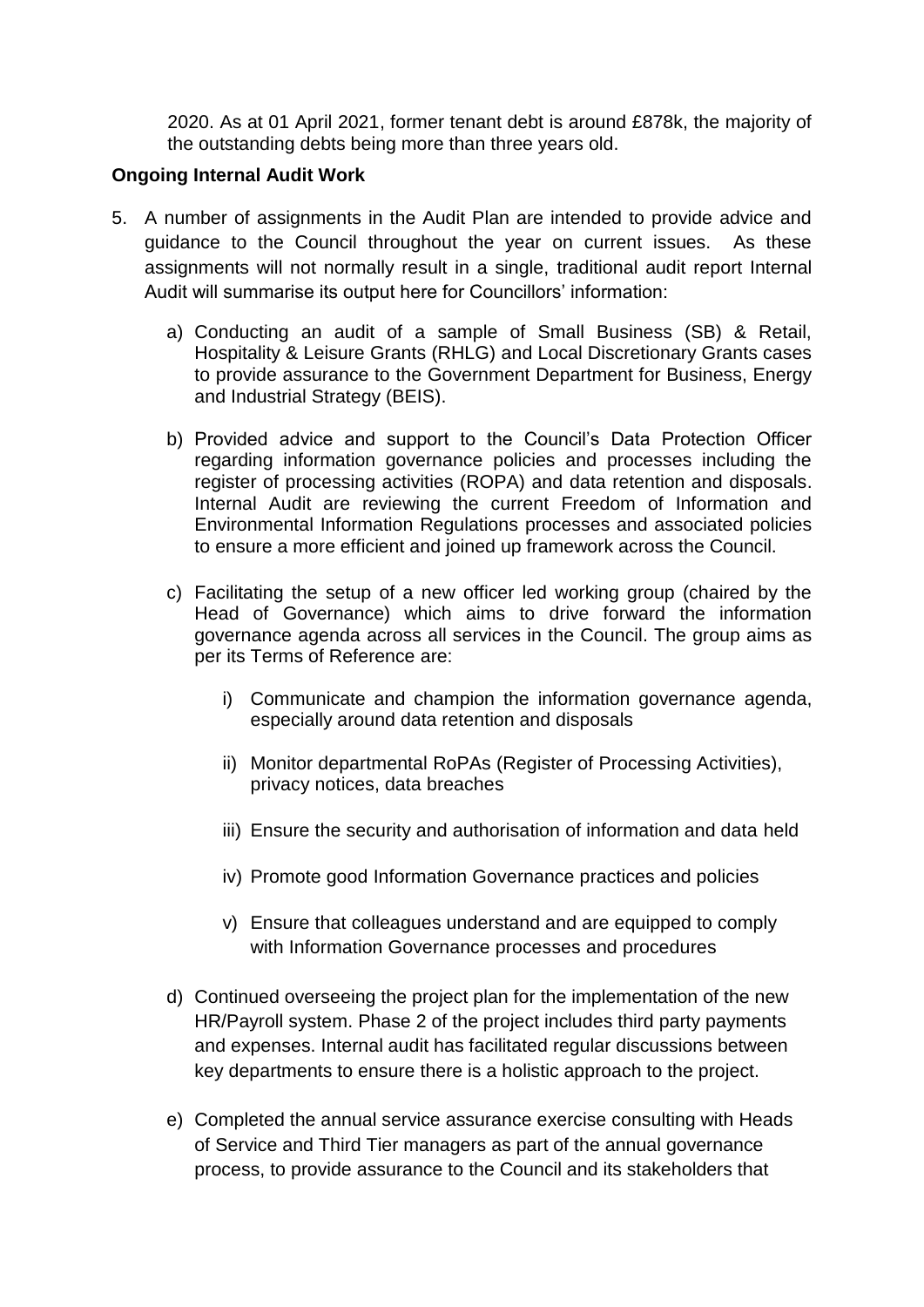good governance arrangements are in place. The results of which have been fed into the Annual Governance Statement.

### **On-going Anti-Fraud Activities**

- 6. The following information is supplied as part of the Committee's remit in overseeing anti-fraud and corruption at the Council.
- 7. The table demonstrates the positive work of the Housing Fraud Officer for this year and since they began in May 2018.

## **Table One – Housing Fraud Officer Work**

| <b>Activity (fraud prevented)</b>       | May 2018 - April 2021 | <b>April 2021</b> |
|-----------------------------------------|-----------------------|-------------------|
| Obtaining housing by deception          | 19                    |                   |
| Subletting fraud                        | 21                    |                   |
| Abandonments                            | 9                     |                   |
| Right to Buy fraud                      |                       |                   |
| Properties recovered                    | 34                    |                   |
| Completed tenancy checks                | 391                   | 14                |
| Pending Court Actions (all are for non- | 6                     | 3                 |
| occupation through the Civil Court)     |                       |                   |
| <b>Criminal Convictions</b>             |                       |                   |

- 8. Since 2017 data matching with other councils in Essex as part of a pan-Essex commitment to identifying fraud and error in its Council Tax base continues. The total cumulative savings for Harlow to 31 March 2021 is £223,342.94 (total number of cases 2179). Of which £36,056 was identified in 2020/21.
- 9. Pre and post assurance checks take place regarding the business grants administered on the Council on behalf of BEIS (Department of Business, Energy and Industrial Strategy) and Essex County Council. This has reduced the risk of fraud, for example officers have identified a grant application fraud (no payments made) in the recent round of grants and have escalated what appear to be organised crime fraud applications to the National Anti-Fraud Network which will disseminate this to relate agencies including other councils.

## **Recommendation Tracker**

- 10. The Audit and Standards Committee receives details of all overdue recommendations, plus any high priority recommendations from final reports, regardless of whether they are overdue or not.
- 11. The current tracker, as set out in Appendix B to the report, contains 20 recommendations, 18 of which have passed their due date. The high priority recommendations relate to two separate audits: parks and landscapes and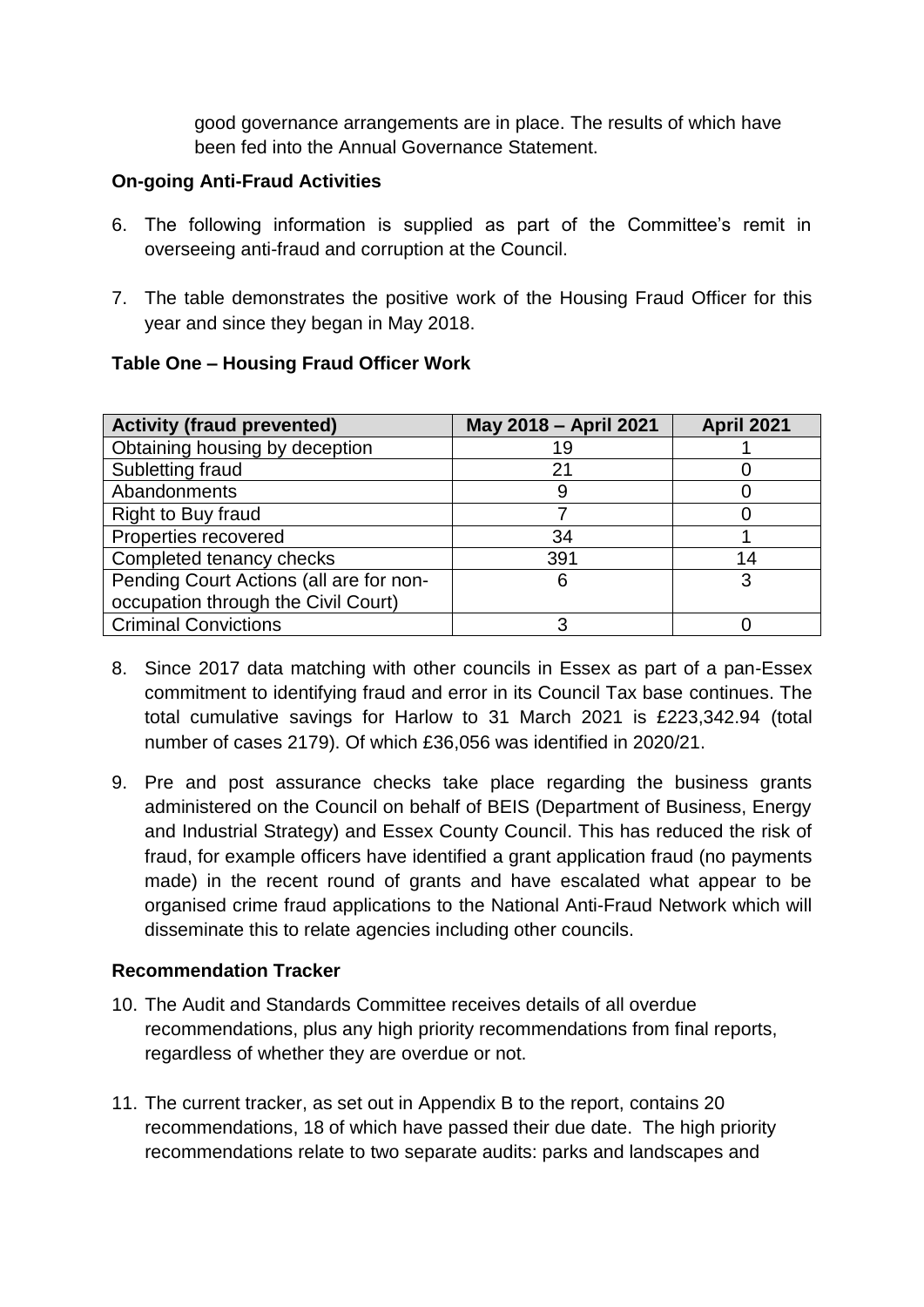Equality Act and impact assessments (with the last of these having only recently been completed).

12. A comparison with previous periods is outlined in the table below:

| <b>Recommendation Priority</b> | <b>Number</b>              | <b>Number</b> | Number as Number |               |
|--------------------------------|----------------------------|---------------|------------------|---------------|
|                                |                            |               |                  |               |
|                                | (as at June $\vert$ (as at |               | Vat              | (as at        |
|                                | 2021)                      | March         | November         | <b>August</b> |
|                                |                            | 2021)         | 2020             | 2020          |
| High - not yet due             |                            |               |                  |               |
| High - passed due date         |                            | 3             |                  |               |
| Medium - passed due date       | 16                         | 12            | 12               | 15            |
| Low - passed due date          |                            |               |                  |               |
| <b>TOTAL</b>                   | 20                         | 20            | 15               | 19            |

## **Table Two - Tracker Comparison**

# **External Quality Assessment (EQA)**

- 13. In line with the Public Sector Internal Audit Standards (PSIAS) an external assessment of the Internal Audit function needs to be undertaken at least once every five years by a qualified independent assessor from outside the Council. The form of the external assessment and the qualifications and independence of the external assessor, including any potential conflict interest, must be discussed with the Audit Committee.
- 14. The last EQA was undertaken in 2016/17, the results of which were reported to the March 2017 Audit and Standards Committee meeting. The EQA concluded the Internal Audit function was compliant with the PSIAS and it compared favourably with regards to its peers both within local government and the wider industry.
- 15. The EQA may be accomplished through a full external assessment, or a selfassessment with independent external validation. Like last time the EQA will be achieved through the self-assessment route.
- 16. Following a tender process Gard Consultancy Services (GCS) has been appointed to undertake the EQA in July 2021. The results of which will be reported to the November 2021 Audit and Standards Committee. Fieldwork will include interviews with the Audit Chairs of Harlow, Broxbourne and Epping Forest as well as each Section 151 Officer.
- 17. GCS's managing director, Ray Gard, will be undertaking the review and is an experienced finance and governance manager with extensive public sector experience. His last role being Assistant Director of Finance – Audit, Fraud and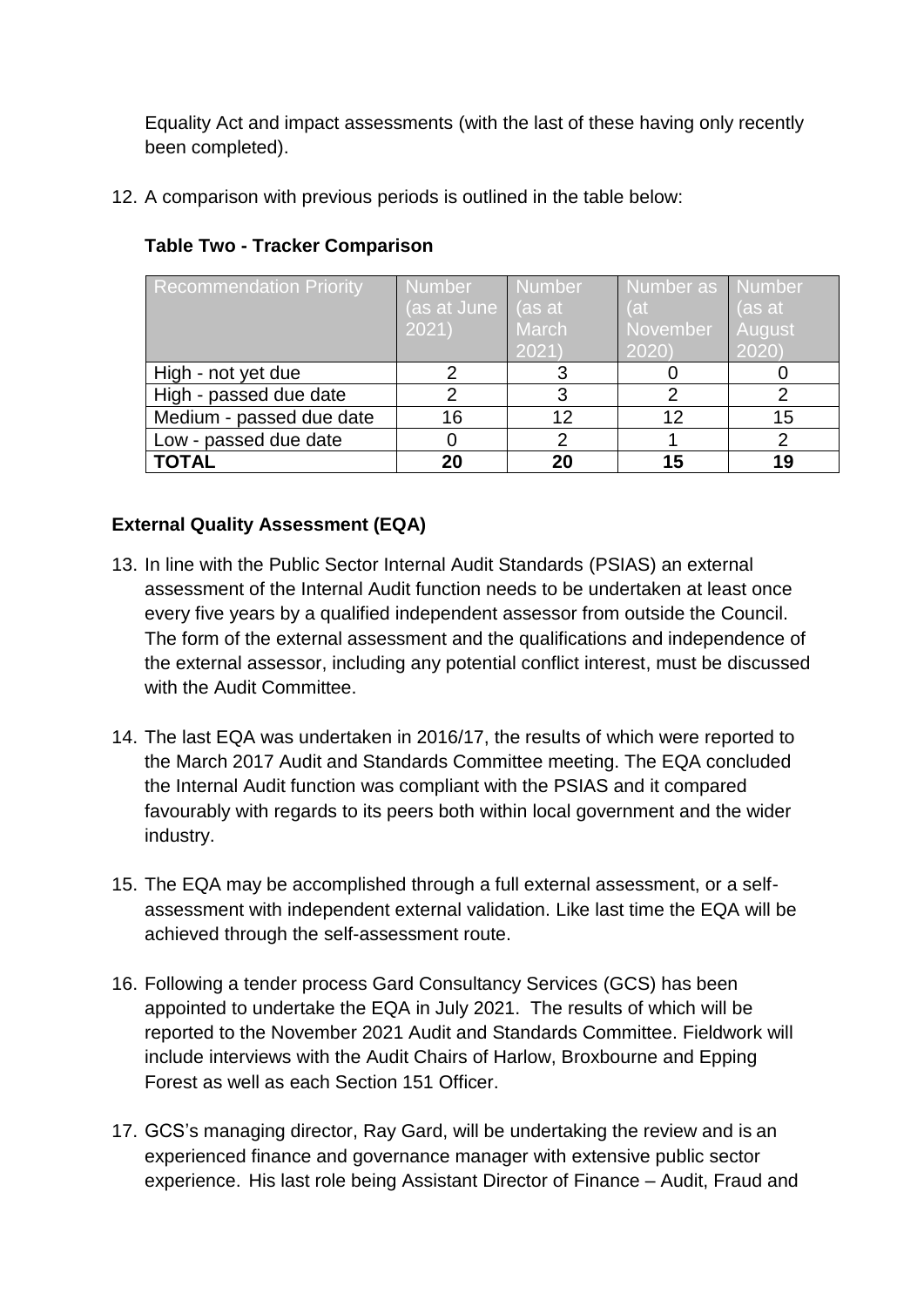Risk Management at London Borough of Waltham Forest (2010-2016). There are no potential conflicts of interest between GCS with the Internal Audit Manager or Harlow, Broxbourne and Epping Forest Councils.

### **IMPLICATIONS**

**Environment and Planning (includes Sustainability)** None specific. **Author: Andrew Bramidge, Head of Environment and Planning**

### **Finance (includes ICT)**

It is important that the organisation responds to and implements the recommendations flowing from the internal audit process in order to protect and improve the overall internal control environment of the Council.

**Author: Simon Freeman, Head of Finance and Deputy to the Chief Executive**

**Housing** None specific. **Author: Andrew Murray, Head of Housing**

**Community Wellbeing (includes Regeneration, Equalities and Social Inclusion)** None specific.

**Author: Jane Greer, Head of Community Wellbeing**

### **Governance (includes HR)**

Internal Audit provides a key element of assurance within the overall Governance framework within the Council and it is important that recommendations flowing from internal audit recommendations are acted upon and implemented within reasonable timescales if reliance on internal controls and procedures is to continue.

### **Author: Simon Hill, Head of Governance**

### **Background Papers**

Internal Audit Plan and Internal Audit monitoring reports

## **Appendices**

Appendix A – Audit Plan Monitoring Appendix B – Audit Recommendation Tracker

### **Glossary of terms/abbreviations used**

BEIS - Department of Business, Energy and Industrial Strategy EQA – External Quality Assessment GCS - Gard Consultancy Services KPI's – Key Performance Indicators PSIAS - Public Sector Internal Audit Standards